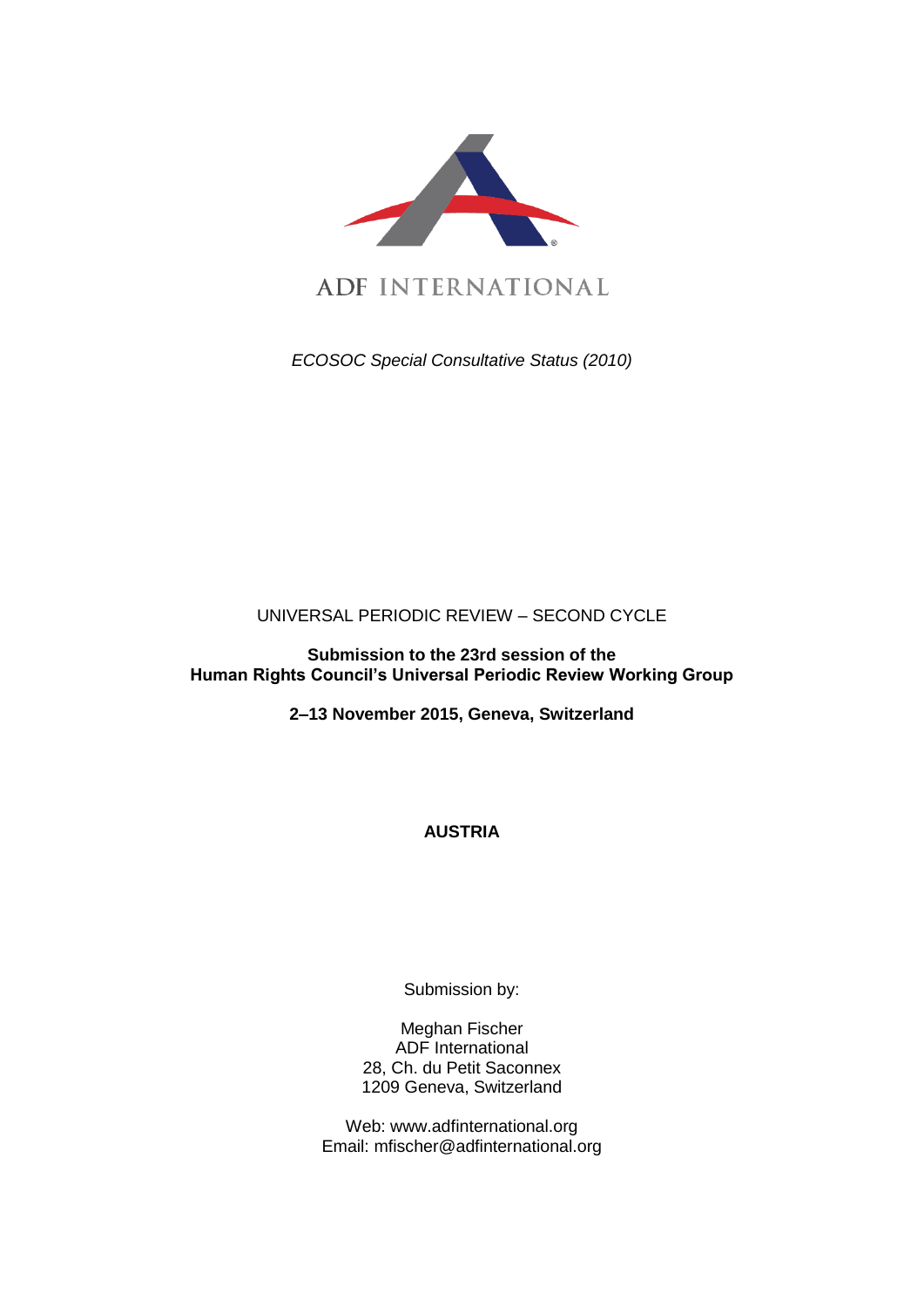# **Introduction**

- 1. ADF International is a global alliance-building legal organization that advocates for the right of people to freely live out their faith. As well as having ECOSOC consultative status with the United Nations (registered name "Alliance Defending Freedom"), ADF International has accreditation with the European Commission and Parliament, the Fundamental Rights Agency of the European Union, and the Organization for Security and Co-operation in Europe.
- 2. This report has three main recommendations:
	- (a) Continue to recognize the harmful impact that "sexual orientation and gender identity" non-discrimination legislation has on freedom of religion and freedom of conscience
	- (b) Remove severe restrictions on the freedom of speech by repealing sections 188 and 283(2) of the Austrian Criminal Code.
	- (c) Ensure the free practice of religion for religious communities, without encroachment by the state.

# **(a) Protection of religious freedom in the provision of goods and services**

*Extension of anti-discrimination legislation*

- 3. In 2012, a draft proposal for an equal treatment bill was withdrawn after debate and strong opposition from Austrian entrepreneurs, civil groups, and the Catholic Church. <sup>1</sup> The bill would have prohibited unequal treatment due to "religion and belief, age or sexual orientation" in the provision of goods and services, such as housing, extending further already existing unequal treatment laws.
- 4. This legislation is similar to the proposed Fifth Equal Treatment Directive, which has been rejected at the European Union level since 2008 due to its controversial and far-reaching provisions.<sup>2</sup>

## *Analysis*

-

- 5. Austria should be praised for refusing to enact legislation that forces business owners to choose between operating their business or following their conscience.
- 6. Legislation that prohibits unequal treatment due to religion and belief, age or sexual orientation violates freedom of religion and freedom of conscience. People do not leave their religion at home when they operate their business. They should not be forced to provide services in a manner that goes against their religious beliefs.

<sup>1</sup> Gudrun Kugler, *Zero Tolerance in the Name of Tolerance: Non-Discrimination Legislation as a Shift from Equality to Privilege*, THE FAMILY IN AMERICA 243 (2013). <sup>2</sup> *See id.*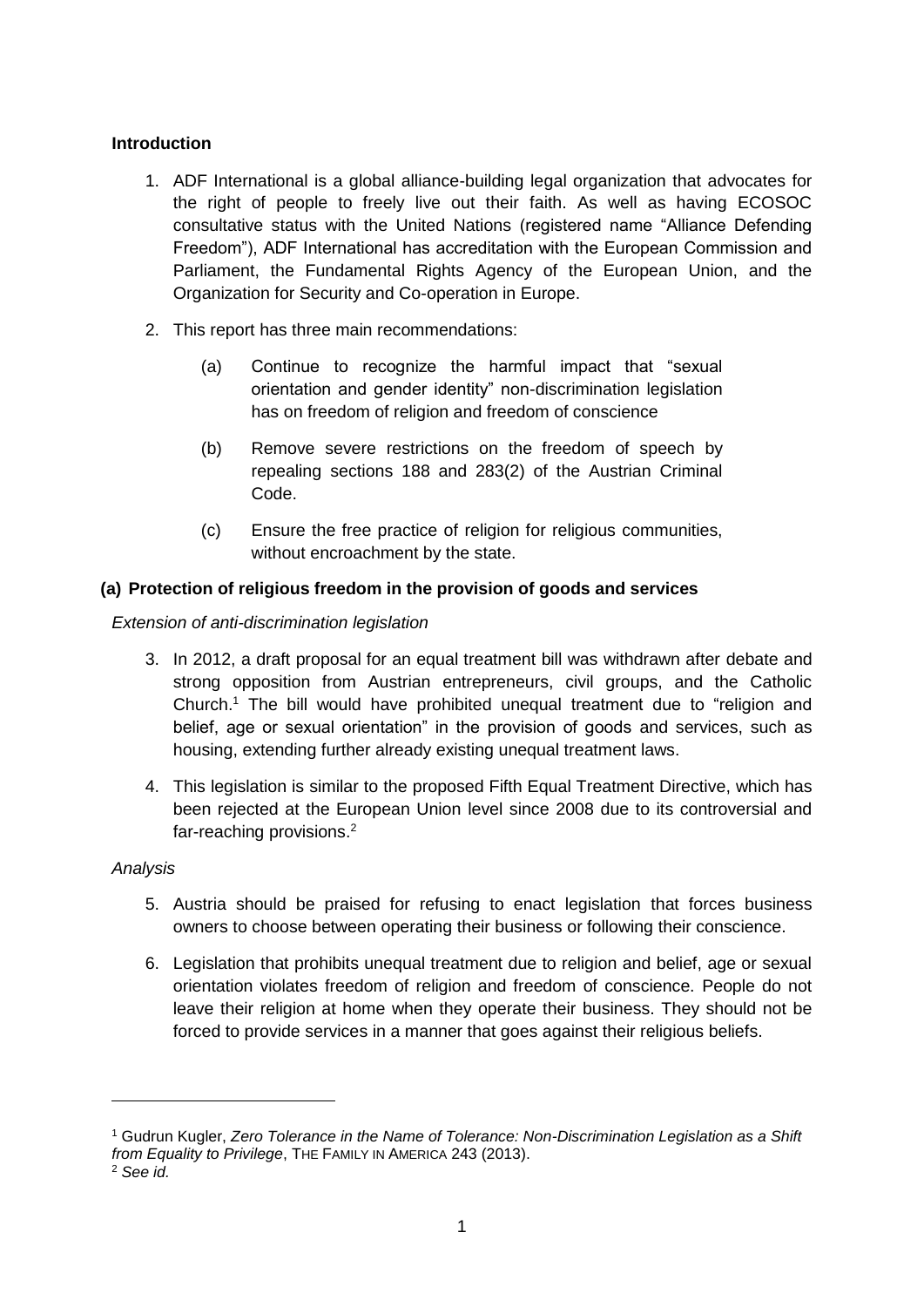7. Given experience in other countries,<sup>3</sup> enforcement of equal treatment legislation in Austria would likely be targeted at Christians, such as the Christian baker who does not want to bake a cake for a same-sex ceremony or a Christian inn owner who does not want to provide a room to unmarried couples. 4

#### *Recommendation to the Council for the Government of Austria*

8. Continue to recognize the harmful impact that "sexual orientation and gender identity" non-discrimination legislation has on freedom of religion and freedom of conscience when such legislation is extended to the provision of the provision of goods and services.

#### **(b) Severe restrictions on speech**

#### *Speech laws*

-

9. Austria has restrictive speech laws. Of particular concern is a "religious insult" law in Section 188 of the Austrian Criminal Code. It states:

> Whoever, in circumstances where his behaviour is likely to arouse justified indignation, disparages or insults a person who, or an object which, is an object of veneration of a church or religious community established within the country, or a dogma, a lawful custom or a lawful institution of such a church or religious community, shall be liable to a prison sentence of up to six months or a fine of up to 360 daily rates.

10. Section 283(1) of the Criminal Code prohibits:

…publicly, in a manner qualified to jeopardize public order or perceivable to the broad public, solicit[ing] or excit[ing] violence against a church, a religious society, another group of people defined by criteria of race, skin colour, language, religion or ideology, nationality, descent or national or ethnic origin, sex, disability, age or sexual orientation, or a member of such a group explicitly because of his/her membership to that group.

- 11. Section 283(2), effective 1 January 2012, further criminalizes public agitation against or harassment of a group listed in section (1) "in a manner that infringes human dignity and thereby tries to disparage it."
- 12. Section 115(1) of the Criminal Code provides for imprisonment for a term of up to three months of a fine of up to 180 daily rates for publicly insulting or mocking someone.

<sup>3</sup> *See, e.g.*, Paul Coleman & Roger Kiska, *The proposed EU "equal treatment" directive How the UK gives other EU member states a glimpse of the future*, 5 URF 113 (2012).

<sup>4</sup> *See* Bull & Anor v Hall & Anor [2013] UKSC 73, http://www.bailii.org/uk/cases/UKSC/2013/73.html.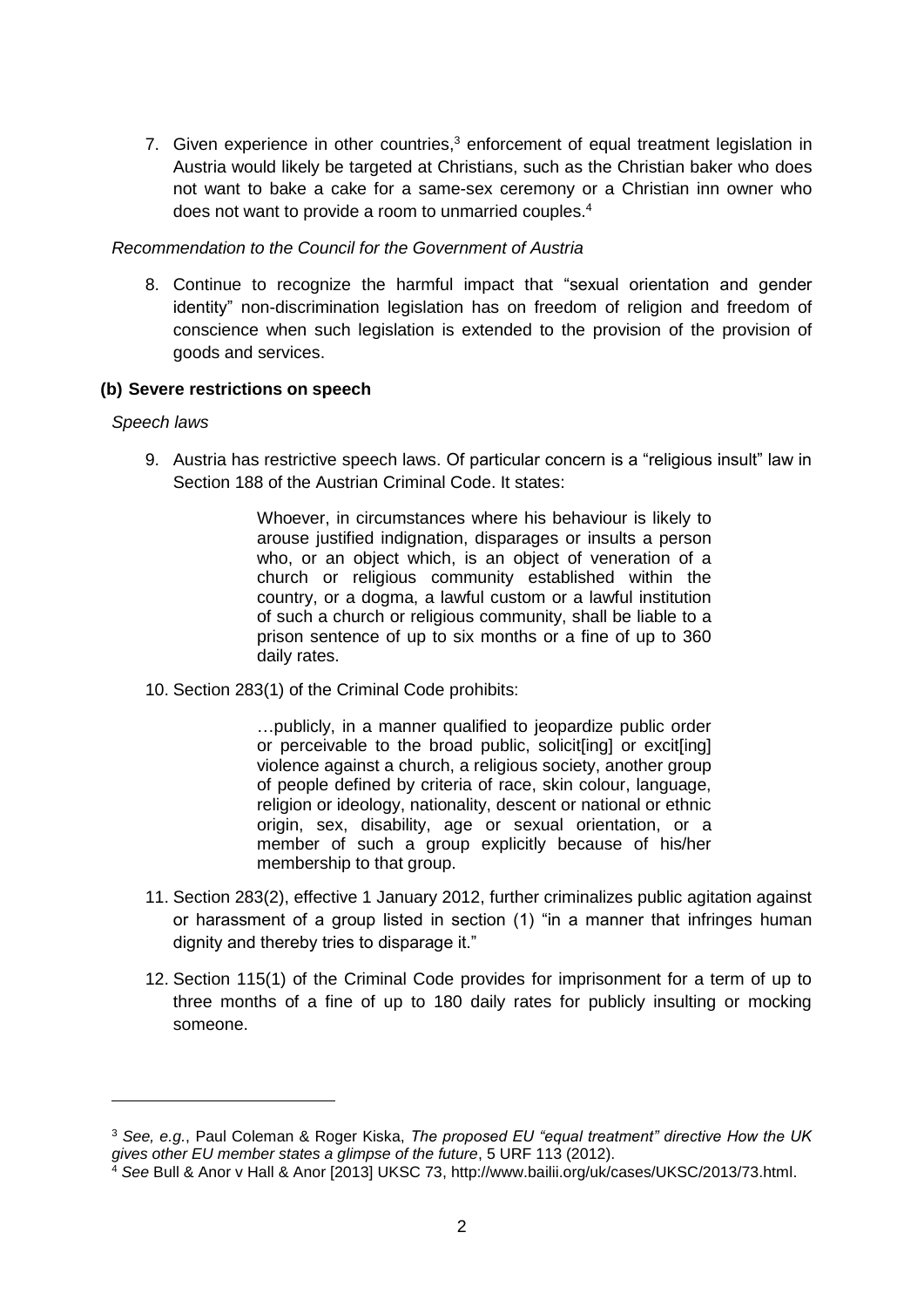## *Examples*

- 13. In 2009, Austrian Member of Parliament Susanne Winter was convicted for saying that Mohammed would be considered a "child molester" today because of his marriage to Aisha.<sup>5</sup> She also was convicted of "incitement" because of comments on Muslim immigration. She received a suspended three-month prison sentence and had to pay a fine of €24,000.
- 14. Similarly, in February 2011, Elisabeth Sabaditsch-Wolff was fined for "denigration of religious doctrines.<sup>"6</sup> In late 2009, Sabaditsch-Wolff gave a series of three seminars about the dangers of radical Islam. An undercover journalist from a socialist newspaper recorded two of the seminars and gave the recording to the authorities. On the recording, she characterized the Islamic prophet Muhammad as a pedophile because he had intercourse with his nine-year-old wife, Aisha.
- 15. In September 2010, she was charged with "hate speech" in contravention of Criminal Code section 283. However, her charge was later changed to "denigrating religious symbols of a legally recognized religious group" under Criminal Code section 188 because there was little evidence that her statements were meant to be provocative.
- 16. On 15 February 2011, a judge in the Vienna Regional Court sentenced her to a €480 fine and payment of costs of the trial. Her fine would have been higher had she had an income and not been a housewife. In December 2011, an appellate court upheld the verdict. In December 2013, the Austrian Supreme Court upheld the verdict.<sup>7</sup> Sabaditsch-Wolff appealed the judgement to the European Court of Human Rights.
- 17. In December 2010, Helmut Griese was fined under section 188 for yodelling in his garden.<sup>8</sup> Griese's Muslim neighbours said he was mocking the muezzin's call to prayer, but Griese said he had no intention to insult them but was yodelling because he was in a good mood. To avoid a legal battle, Griese paid the fine.

## *Analysis*

-

18. Austria's religious insult law under Criminal Code section 188 is in clear conflict with its international commitments to guarantee freedom of religion and freedom of expression, as found in articles 18 and 19 of the International Covenant on Civil and Political Rights and articles 18 and 19 of the Universal Declaration of Human Rights. Religions do not have a right not to be insulted or criticized, and believers do not have a right for their religions not to be insulted or criticized.

<sup>5</sup> Kern, *supra* note 4.

<sup>6</sup> Soeren Kern, *A Black Day for Austria*, Gatestone Institute, 26 Dec. 2011, http://www.gatestoneinstitute.org/2702/sabaditsch-wolff-appeal.

<sup>7</sup> Baron Bodissey, *Elisabeth's Voice: The final push to the ECHR*, GATES OF VIENNA, 8 Apr. 2014, http://gatesofvienna.net/2014/04/elisabeths-voice-the-final-push-to-the-echr/.

<sup>8</sup> Allan Hall, *Austrian, 63, fined 700 after Muslim neighbours claimed his yodelling mocked call to prayer*, DAILY MAIL, http://www.dailymail.co.uk/news/article-1339150/Helmut-Griese-fined-700-Muslimneighbours-claim-yodelling-mocks-prayer.html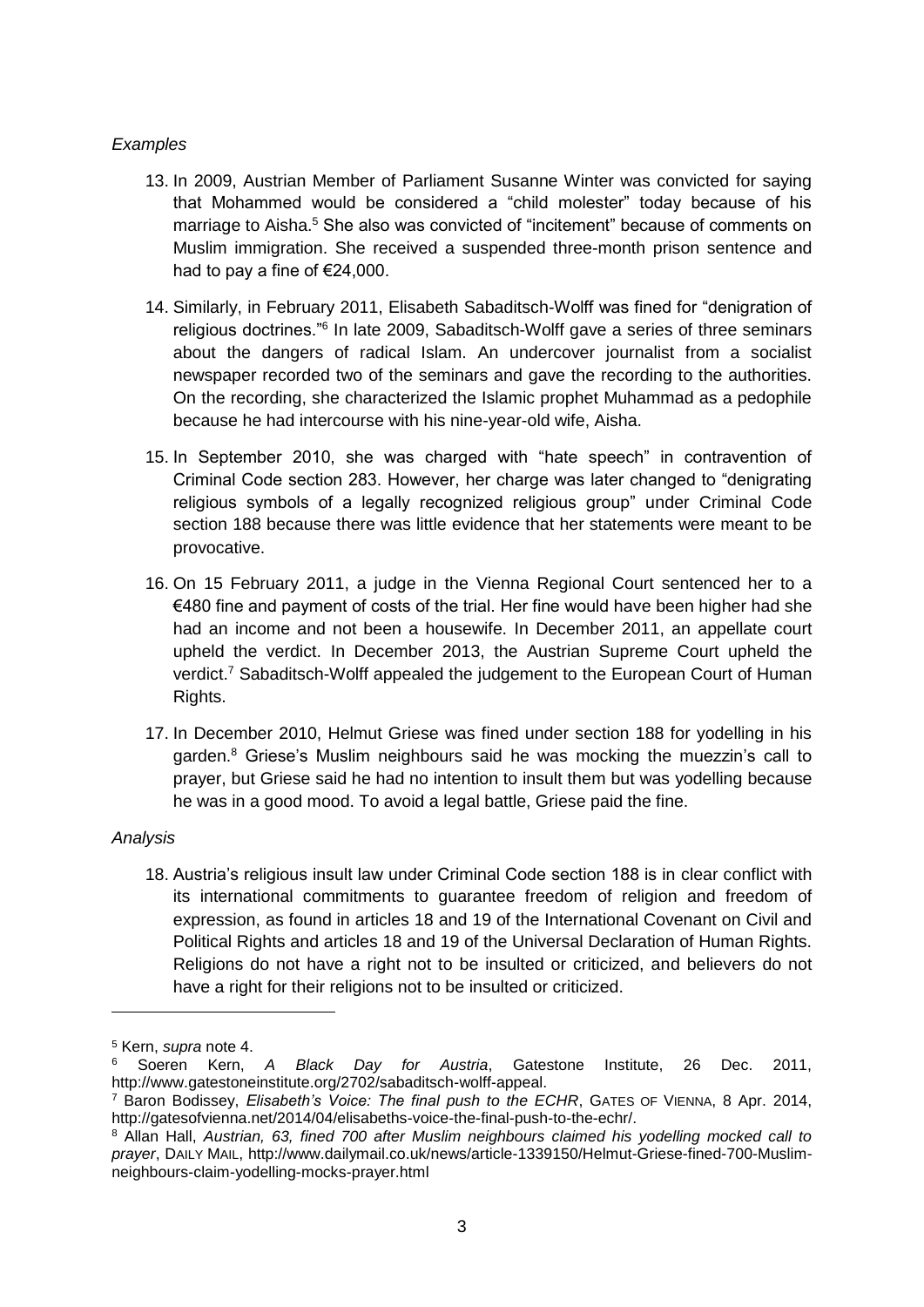19. The Human Rights Committee, the treaty-monitoring body for the ICCPR, states in paragraph 48 of its General comment No. 34, Article 19: Freedoms of opinion and expression,

> Prohibitions of displays of lack of respect for a religion or other belief system, including blasphemy laws, are incompatible with the Covenant, except in the specific circumstances envisaged in article 20, paragraph 2, of the Covenant. [ . . . ] [It would not] be permissible for such prohibitions to be used to prevent or punish criticism of religious leaders or commentary on religious doctrine and tenets of faith.

- 20. Section 188 does exactly that. It punishes people for making statements that criticize certain religious leaders or beliefs, as evidenced in the Sabaditsch-Wolff and Winter cases. Further, in 2006, the Special Rapporteur on freedom of religion or belief and the Special Rapporteur on contemporary forms of racism, racial discrimination, xenophobia and related intolerance issued a report stating, "Freedom of religion primarily confers a right to act in accordance with one's religion but does not bestow a right for believers to have their religion itself protected from all adverse comment."
- 21. Section 188 effectively gives believers the right to have their religion protected from all adverse comment. The religious insult law has a chilling effect on speech also because it is unclear what speech will be prosecuted under the law. What constitutes a violation of the law is subjective. People will therefore refrain from criticizing religious views or speaking on social matters that have religious elements. It also infringes their right to exercise their freedom of religion, which necessarily includes discussion and criticism of other religions.
- 22. Section 283(2) is problematic for the same reasons. It is unclear what constitutes an infringement on human dignity; one cannot know when his speech is likely to result in prosecution and conviction under this law. What infringes human dignity is also an entirely subjective determination.

## *Recommendations to the Council for the Government of Austria*

23. Protect and guarantee the right to freedom of expression and freedom of religion to the broadest extent provided for under international law by repeal sections 188 and 283(2) of the Austrian Criminal Code.

## **(c) State Encroachment on the Free Practice of Religion**

#### *Background*

-

24. On 25 February 2015, the Austrian Parliament approved changes to the 1912 "Law on Islam."<sup>9</sup> The law bans foreign funding of mosques, imams, and Muslim

<sup>9</sup> Shadia Nasralla, *Austria passes 'Law on Islam' banning foreign money for Muslim groups*, REUTERS, 25 Feb. 2015, http://www.reuters.com/article/2015/02/25/us-austria-muslims-idUSKBN0LT284201502 25.